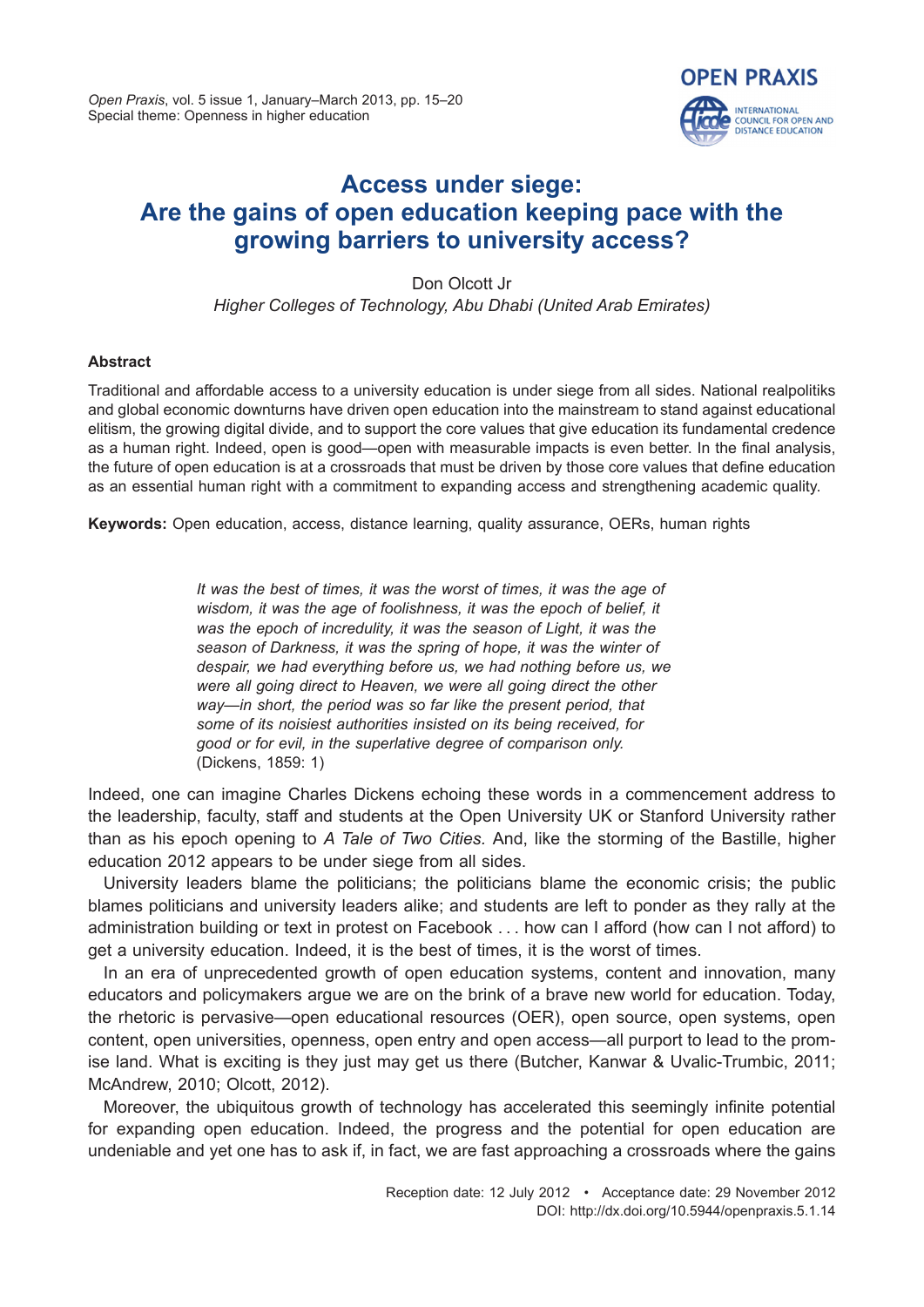#### 16 Don Olcott Jr

are being outpaced by the realities of a highly complex, economically and politically diverse global landscape (McGreal, 2012; Olcott, 2012).

At the heart of the open education movement is a synergy of core values that reflect the human embodiment of the educational enterprise—access, equity, equality, human rights, selfdetermination, diversity, tolerance and the pursuit of knowledge (Cape Town Open Education Declaration, 2007; Peters, 2008). All of these, individually and collectively, contribute to a common belief in the power of education to transform lives, communities and nations. Today, perhaps more than at any other time in history, the preservation of these values is essential to the future of education.

Although it is beyond the scope of this commentary to trace the evolution of the diverse components and related movements in open education (e.g., open and distance learning (ODL), OER, open courseware, etc.), it is important to recognize that these quasi-separate and yet interconnected parts have resulted in what today might be described as the 'conceptual open education repository' (McNamara, 2012). Each of these has made invaluable contributions to the open education movement. Indeed, defining openness and open education needs to be viewed along a *continuum* with varying degrees of openness and access to knowledge as the guiding core principle.

Despite the progress of open education over the past four decades, the recent trends that are re-shaping education are placing these values at risk. Politicians and policymakers alike are driving economic and social agendas that whilst politically expedient are slowly eroding the essence of these values. Paradoxically, many of these public servants are the politically correct voices for open and distance learning as the panacea for resolving the immense challenges facing education.

Indeed, this dichotomy is not lost on the general public who rightly see this rhetoric as nothing more than a euphemism for catering to the elite who can afford an education; a digital divide that is fictitious, and the premise that education as a fundamental human right is simply good political manners. As Mark Twain so eloquently stated, "of course truth is stranger than fiction . . . fiction has to make sense".

This article will examine selected myths and realities at the centre of this challenge to open education within the context of these emerging political and economic realities. The article will provide a pragmatic assessment of how open education advocates can position themselves as the future "voices for access and innovation," particularly for the higher education sector. All that is at stake is the core values of the educational enterprise and the future of open access for the next three decades.

# **Myth 1: Access to higher education is a public good**

#### *Reality: Higher education as a public good is under siege*

Indeed, let's get the heart of the matter straight away. Higher education's inherent value as a public good is dying. Perhaps a slow death, perhaps with diluted diversions to keep the public bewildered and confused . . . yet the trumpets are fading with the voices of political advocacy into the abyss. A public good provides affordable and accessible benefits to the majority of people in any society. This does not mean a public good is necessarily free, simply affordable to the majority of people.

As government funding to higher education continues to decline, as fees increase, higher education as a public good is slowly becoming a euphemism for *accessible and affordable to the elite who can afford higher education*. It is clearly a very difficult time for the majority of aspiring students and for public universities where the political rhetoric leaves us perplexed and certain that this decline must have "much to do about something" beyond pure politics. The result is the erosion of higher education as a public good.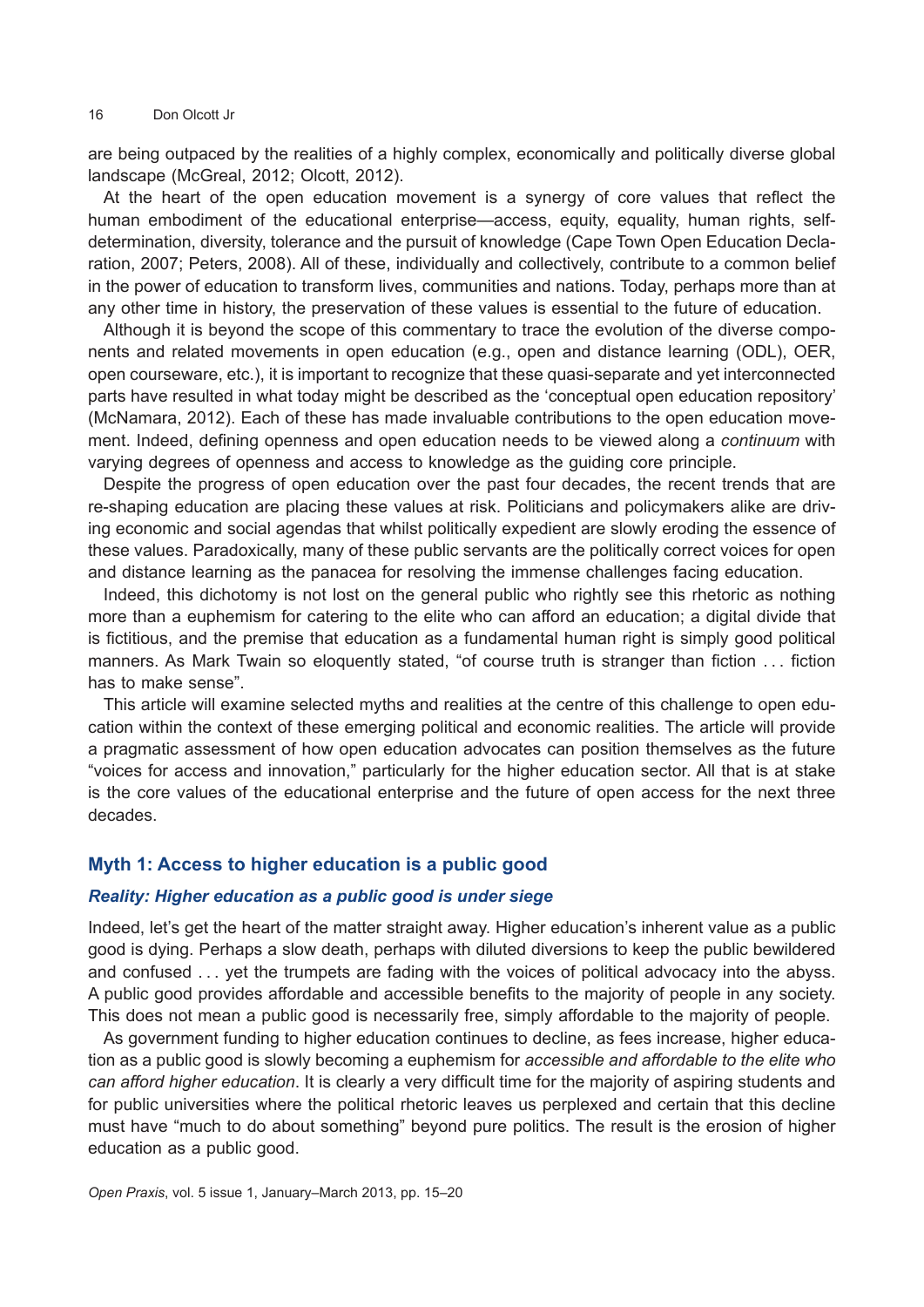The paradox for open education is recognising that the advocacy and implementation of open systems, open universities, open content, open courseware, and open sources, is not synonymous with equitable and equal access to higher education. Moreover, despite the expansion of open education to provide greater access to higher education, these gains are being undermined and neutralised because the field is unable to keep pace with the economic and political barriers impeding access to the academy. The profession must come to grips with this reality. Open education is under siege because the front doors to accessible and affordable higher education are slowly closing.

Why is this important? Smith and Casserly (2006), cited in McNamara (2012), describe OER analogous to the *world's knowledge as a public good*. By extension, this means open education and technology in particular provide access to this public good to be shared, used, and reused by anyone, anywhere, anytime. Conversely, the powerful idea of knowledge as a global public good suggests that those without technology access will join the ranks of the growing "digital divide community of non-users" whilst others will be excluded from the club due to their incapacity to pay the exponential cost increases for a university degree. Open education is one of the great equalizers for higher education access and yet all its achievements are slowly being eroded away right in front of our eyes. If you can't get on the playing field, it doesn't matter how much potential you have.

So where does this leave us? The open education movement (1970–2012) has, in fact, has been the primary catalyst for promoting expanded access to higher education for women, underserved minorities, and working adults for the last four decades (UNESCO/COL, 2011); Open universities have expanded access across the globe and the OER movement is having significant impacts on education in Sub Saharan Africa, Asia, and other regions of the world where people are facing exponential economic, political, social and cultural instability (Butcher, Kanwar & Uvalic-Trumbic, 2011).

Moreover, the use of open and distance learning to expand access to underserved populations has been critical to growth of open education in both developing and developed nations, and OER access and use has been accelerated because ODL systems afford ready access to information, knowledge, and education. At the same time open education continues to open doors to higher education for many, competing economic and political priorities are closing these doors for others. Access, equity, and equality to higher education are being left at the doorstep. This will be a dilemma for educators and policymakers for years to come with no easy solutions in sight.

## **Myth 2: Open and distance learning costs less than traditional higher education**

## *Reality 2: Costs vary across ODL and traditional HE programs*

As we turn back the clock twenty years and recall the pervasive rhetoric that open and distance learning was not only going to be cost effective (compared to traditional campus-based instruction), it was going to generate unparalleled profit margins for college and universities. Of course, the promise didn't live up to the hype. In fact, once we learned the labour intensive nature of developing high quality courses by faculty, the profession tip-toed back to normalcy.

At the same time, this was a period of rapid expansion for distance learning worldwide, particularly for traditional colleges and universities. Unlike focused and proven open universities, the majority of higher education institutions then and now are dual mode institutions offering primarily campusbased instruction supplemented with ODL programs often in selected, high demand disciplines. The ODL programs for dual mode institutions tend to be in high demand areas that have high market potential to make money.

Today, the vast majority of open and distance learning programs are offered at comparative pricing to campus-based degrees. This does, however, vary across institutions. Moreover, highly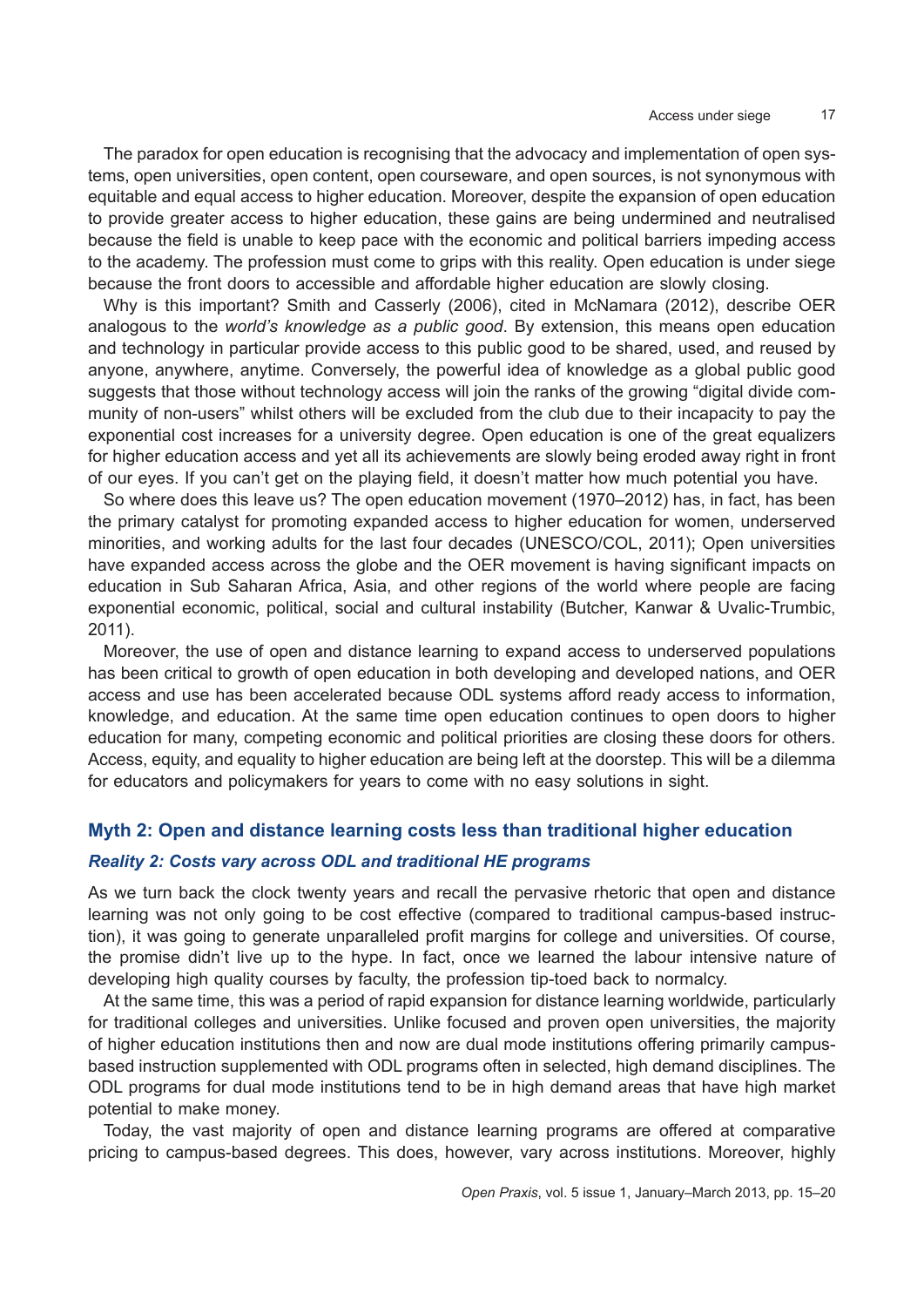#### 18 Don Olcott Jr

prestigious institutions offer fully online undergraduate and graduate programs, including doctoral level studies at high cost to the student. This should come as no surprise to any experienced ODL professional.

Open and distance learning was never about promoting low cost higher education and whilst having many "open" characteristics, ODL was never really viewed in the context of "free" or even low cost often associated with some components of the open education movement. In fact, most ODL institutions argue the cost of their degrees are "value for money" given the flexibility, student-centred focus, and convenience afforded students who have work, family, and community responsibilities.

Varying components of the open educational movement, however, are facing the same challenges faced by distance learning institutions in the mid-90s. The fundamental question centred around how to develop a sustainable business plan. We all recall distance learning fees, technology fees, and hidden costs to the point that students became very frustrated with our inability to provide budgetary consistency in many ODL programs. Welcome to the future, what goes around stays around.

Today, the OER movement is facing a similar challenge, perhaps even more complex. Why? The common OER business case is developed without a sustainable revenue stream. Most OER initiatives have been funded by foundations, government agencies, international organisations, corporations, grants, and in-kind contributions by universities who desire to be at the forefront of the field. Regardless how you analyse this, there is no current sustainable business case for OER (De Langen & Bitter-Rijkema, 2012; Olcott, 2012). Without question, this is the most critical challenge facing the OER movement.

On the plus side, many open and distance learning enterprises have developed sustainable and equitably priced ODL programs that have employed a variety of scalability strategies for serving large numbers of students. Despite the unfounded criticisms from "traditionalists" about academic quality and packaged higher education, many open and traditional universities have established sound ODL business enterprises.

In sum, open education, particularly ODL, is on sound access, programmatic and financial footing. There are challenges ahead. The OER business case issue looms large on the open educational landscape that may require advocates to articulate the value benefits of OER to students, faculty, and global society that justifies continuous, sustainable funding as part of the institution's annual budget.

# **Myth 3: Open and distance education is universally accepted**

#### *Reality 3: What goes around stays around—Quality critiques of ODL*

From now until the end of time, the open education field will never achieve 100% adoption by faculty, students, politicians, policymakers, and academic "traditionalists." I accepted this two decades ago recognising that it is human nature to preserve what is most comfortable, no matter how obsolete. Some faculty (and some students) just have no interest in openness, distance learning, OER or how fast a camel can run in the desert.

We should respect this view by faculty members and move on. Besides, it has been shown time and time again that changing faculty practice is most influenced by their peers. In most instances, faculty don't care who you are, how many ODL conferences you go to each year, how many articles you've published, and the list goes on.

What they do care about is how their ODL participation can save them time, support their research, improve their teaching skills, and support career advancement within the parameters for which they are evaluated for promotion and tenure. If you think you can win them over with the sole attributes of technology, it would be prudent for you to look at this through a new lens.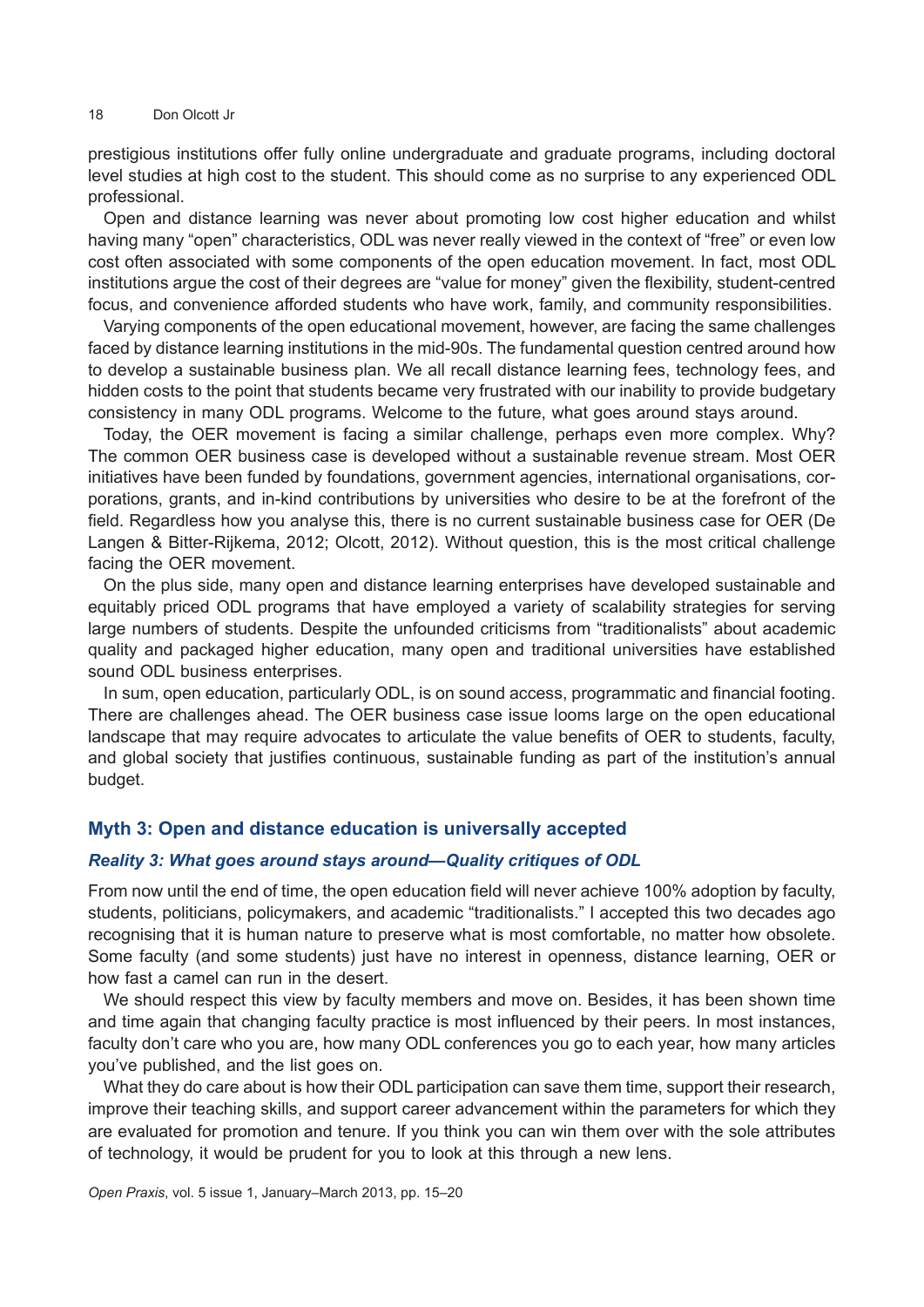Ambitious politicians whom are novices to open and distance learning will inevitably target the lack of quality in open and distance learning. Perhaps we should ask them about the lack of quality in traditional courses taught face-to-face everyday on every campus across globe. And like clockwork these attacks by politicians and policymakers seem to surface every time there is an election.

A list of 20 important factors about the efficacy of ODL is not needed here. All that is needed is a focus on the attributes of ODL associated with effective teaching and learning—about that learning experience for the Y generation—about access for underserved and working populations. We won't win all the battles but at least we keep our arguments on sound ground as educators.

## **The road ahead for open education, ODL and OER**

The most important reality is this: the open education movement is expanding access to high quality postsecondary education across the globe. This fact should be applauded, funded, and promoted in all corridors of power from government to business and international associations to one room school houses in Sub Saharan Africa. The only thing greater than the challenges facing higher education is the opportunities that will emerge over the next decade largely due to the promise of open education.

Indeed, the road will not be easy. As we have seen, traditional and affordable access to a university education is under siege from all sides. National realpolitiks and global economic downturns have driven open education into the mainstream to stand against educational elitism, the growing digital divide, and to support the core values that give education its fundamental credence as a human right.

In summary, there are many issues that will define open education over the next decade (Olcott, 2009). On the horizon, however, there are two which are essential for the profession to address. First, is our responsibility to stand against the fundamental closing of the main doors to higher education access. It presents a moral dichotomy for the profession; if you can't keep the primary doors to a university education open, then there is the danger that the open education movement will become part of that closed system with only the illusion of "genuine open access" remaining (McGreal, 2012). Open education is about open access for the masses, women and men, rich and poor, black and white, young and old. If this is lost global higher education will face immense challenges in the future. We must embrace this commitment to access and equity for open education to open transverse new boundaries for global higher education. Indeed, it's not just the right choice for our future students, it's the only choice (Vincent-Lancrin & Pfotenhauer, 2012).

At a more pragmatic level, the profession must be diligent in addressing the challenge of creating sustainable business cases models for OER (De Langen & Bitter-Rijkema, 2012; Olcott, 2012) that are practical, funded from multiple sources, and supported for their direct impacts on the teaching and learning paradigms. *Indeed, open is good—open with measurable impacts is even better.* 

We also need to go beyond thinking outside the box—we need to think like there is no box. We need to foster open imaginations. We need to open discussions about *mega-OER repositories* that bring together consortia of universities, associations, corporations, foundations museums, and other users and providers of open educational resources. There is power in numbers and the business case dichotomy facing OER accentuates the need to bring partners to the table that can build sustainable long-term business and educational strategies (Conole, 2010; Conole & Ehlers, 2010).

In the final analysis, the future of open education is well positioned to enhance educational access to aspiring students worldwide. Indeed, open education's most important contributions to education as an essential human right embedded in equity, access, and quality lie ahead.